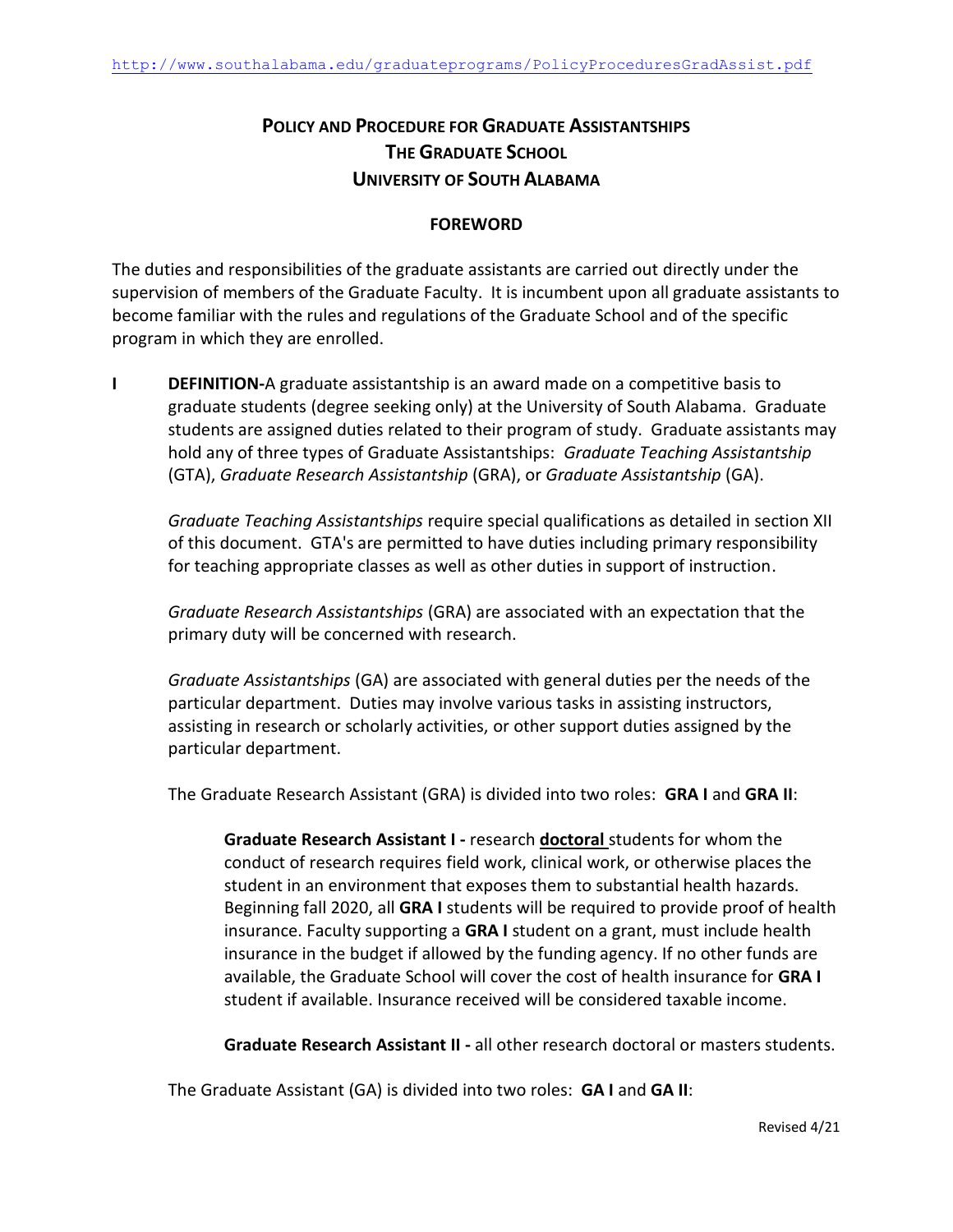**Graduate Assistant I -** work duties are greater than 50% devoted to research and teaching activities (research and teaching activities can include assisting in grading papers, lab work, etc. or assisting a faculty member with research or time spent involved with thesis and dissertation research). Graduate Assistant I tuition funding will **not** be taxed due to federal government regulations.

**Graduate Assistant II -** work duties are less than 50% devoted to research and teaching. Graduate Assistant II work duties may include clerical, administrative, and other appropriate duties so long as these occupy the minority of the student's work assignment. Graduate Assistant II tuition funding **will** be taxed due to federal government regulations.

**II QUALIFICATIONS-Selection of students for graduate assistantships is based on academic** performance, letters of recommendation and, in some cases, standardized test scores. The student must be enrolled for at least six hours per semester, unless the graduate assistant is involved in their thesis or dissertation preparation. Some departments require a higher course load.

## *Note that failure to enroll for a full (6hr) load will result in classification as a part-time student and will affect deferment of student loan payments. Students enrolled for less than 3 hours will be subject to FICA withholding. The ONLY exception to the 6 hour full load requirement is if the student is in the final stages of their program and a reduced load is justified.*

In addition to above, only those graduate students meeting the following criteria will be eligible to apply for Graduate School Tuition Fellowships**:**

Recipient of (or applicant for) a USA Graduate Assistantship, funded by the Graduate School allocation to the department or program.

Recipient of (or applicant for) a Graduate Research Assistantship funded by an extramural grant or contract.

Recipient of (or applicant for) a Graduate Assistantship funded by a budgeted position in a college, department or program, specifically designated as a "graduate assistantship."

**III APPOINTMENT OF GRADUATE ASSISTANTS-Applications for graduate assistantships are** available online at: http://www.southalabama.edu/graduateprograms/GSForm12GradAssistanship.pdf.

Deadlines for application may be specified by individual departments. Applications to the Graduate School for assistantships must be received by the deadline posted each term. To allow time for preparation and processing, each department should be consulted for earlier departmental deadlines.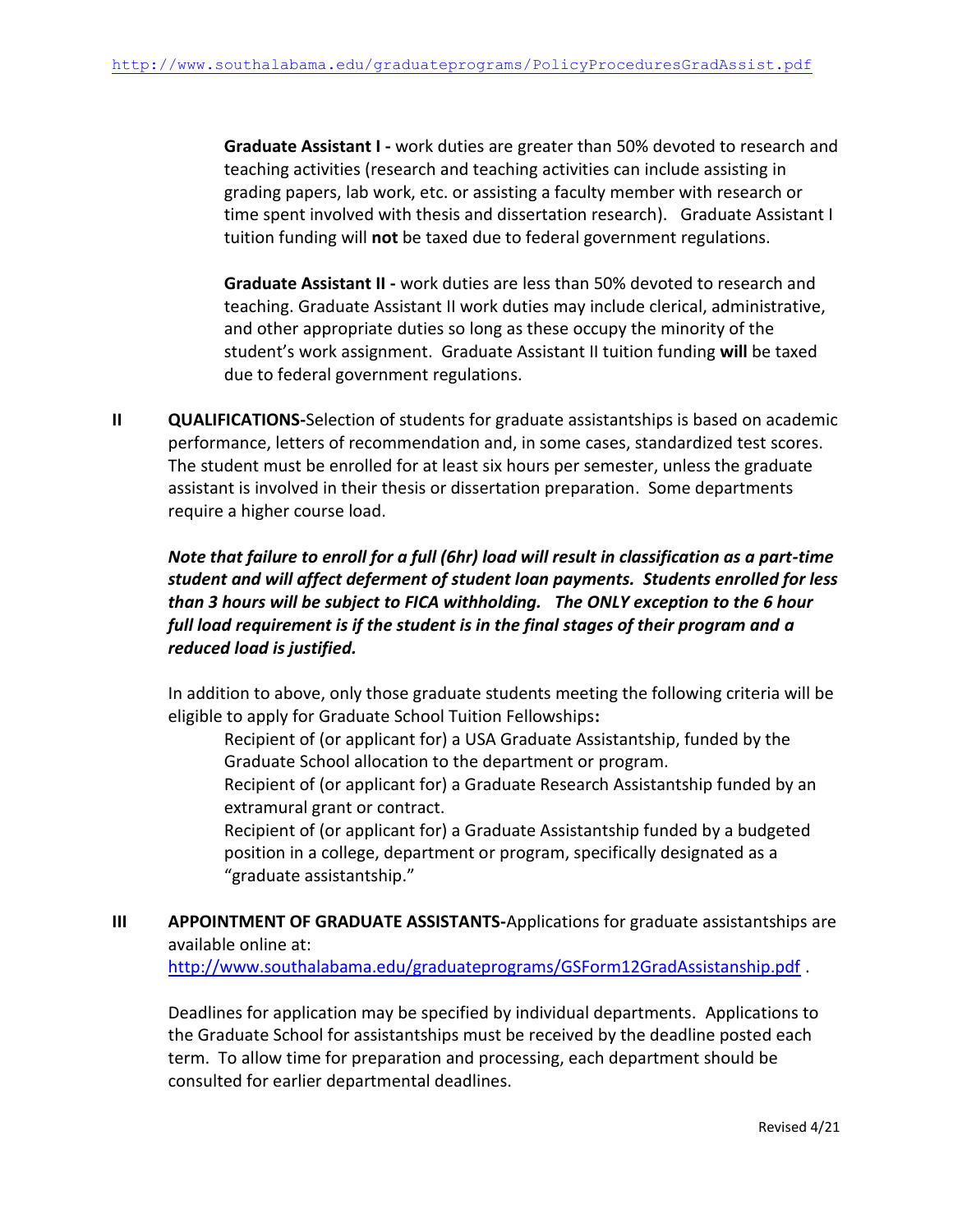Every student appointed as a graduate assistant will be given an official letter of appointment which will state the terms of the appointment. This statement will include:

The stipend The maximum tuition fellowship available The dates of appointment An acceptance deadline date

For detailed information on *Graduate Assistant employment*, please go to http://www.southalabama.edu/graduateprograms/gradstudentemppolicy.pdf

A graduate assistantship may be canceled due to budgetary consideration.

**IV DUTIES AND RESPONSIBILITIES-**The duties and responsibilities of graduate assistants will vary from program to program.

Graduate assistants will serve under the direction and supervision of regularly appointed members of the Graduate Faculty.

Graduate assistants are obligated to maintain the highest standards of academic honesty and integrity and to keep informed of and follow program, departmental, college, and University rules and regulations.

Graduate assistants are not permitted to enroll in any course for which they are assigned assistantship responsibilities.

A graduate assistant or fellow (tuition) who drops a course, withdraws from the University, or resigns an assistantship before the end of the semester will be required to reimburse the University for courses paid by the tuition fellowship.

A student may hold only one assistantship at a time.

**V TIME COMMITMENT-**The time commitment for an assistantship is twenty hours per week on average during the appointment period. The number of hours worked in a given week may vary based on the student's work assignments and time commitments. This time includes hours spent in preparation or in supporting work outside the classroom or laboratory. This work load is not to interfere with academic responsibilities. *The pay calendar for appointment dates is set by the Graduate School each academic year.* 

Assistantship funds provided by the Graduate School may not be used for work assigned outside of the designated assistantship work period.

Revised 4/21 The work commitment is included in a semester work schedule to be established at the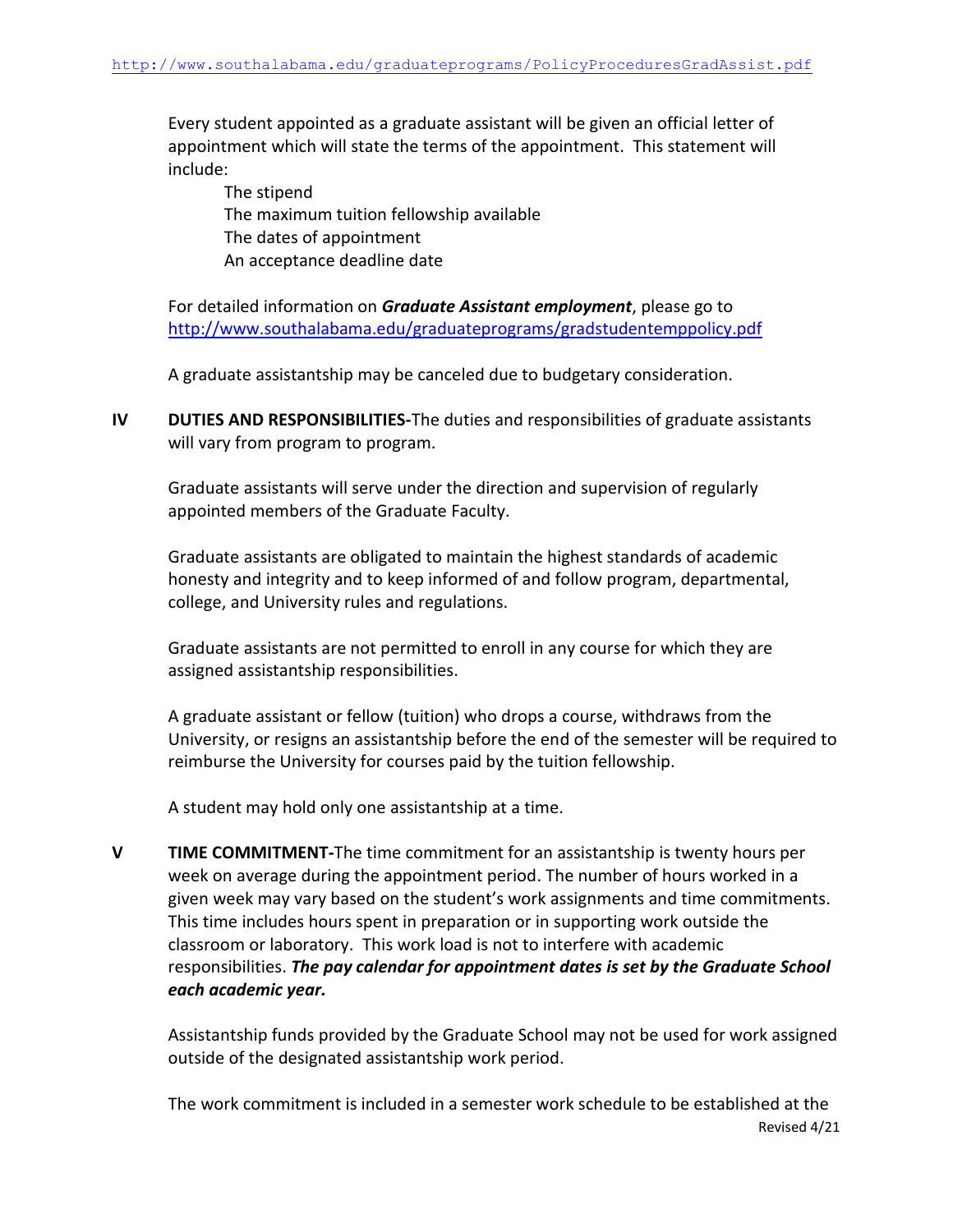initiation of work assignments. If unable to perform any duties, the assistant will notify their respective supervisors of the circumstances as soon as possible.

During periods of limited or modified hours of business operation on the USA campus, such as during a pandemic, work assignments requiring physical campus presence will be modified to comply with campus operating guidelines for USA students. Work assignments funded by sources external to the institution will be modified to comply with operating guidelines provided by the Office of Research and Economic Development. Grievances regarding work assignments during limited or modified hours of business operation will be resolved using the Procedures for Resolving Complaints in section IX.

- **VI FORMAL EVALUATIONS-**Prior to the end of each academic year, a graduate assistant will receive a performance evaluation. The evaluation must be signed by the student and the student's supervisor. The graduate assistant will receive a copy and a copy will be housed in the Graduate School. In addition, Graduate Teaching Assistants will be evaluated using the Part‐time Faculty Teaching Evaluation Form. The form can be found on the Academic Affairs website.
- **VII REAPPOINTMENT OF GRADUATE ASSISTANTS-**Reappointment will be considered for those assistants who are making satisfactory progress toward completion of their degree program, have been performing well in their assistantships based on formal evaluations, and the length of time they have held their assistantships.
- **VIII ASSISTANTSHIP STIPEND AND TUITION FELLOWSHIP-**Graduate assistants receive a stipend as determined by the department in consultation with the Graduate Dean. An additional tuition fellowship will pay course fees for a maximum of ten semester hours per term, but only for courses that are essential to the degree program. Out-of-statetuition is also covered by the tuition fellowship for up to ten semester hours. The International Fee is covered by the tuition fellowship, however, no other fees will be paid. No tuition will be paid for courses audited or courses not a part of the degree program.

Assistants are considered residents of the state for tuition purposes. Students who hold a graduate assistantship during the spring term are still considered residents for the subsequent summer term even if the student does not hold an assistantship for the summer term. This means that if such a student chooses to take and pay for courses during the summer term, the student will pay in‐state tuition rates.

A biweekly timesheet must signed by the student's graduate faculty supervisor and departmental chair and returned to the payroll department for each pay period; hours worked detail is required, the submission of a timesheet indicates that the graduate assistant is consistently performing his/her assistantship duties. If a timesheet is not submitted, a check will not be available to the student for that pay period. Checks are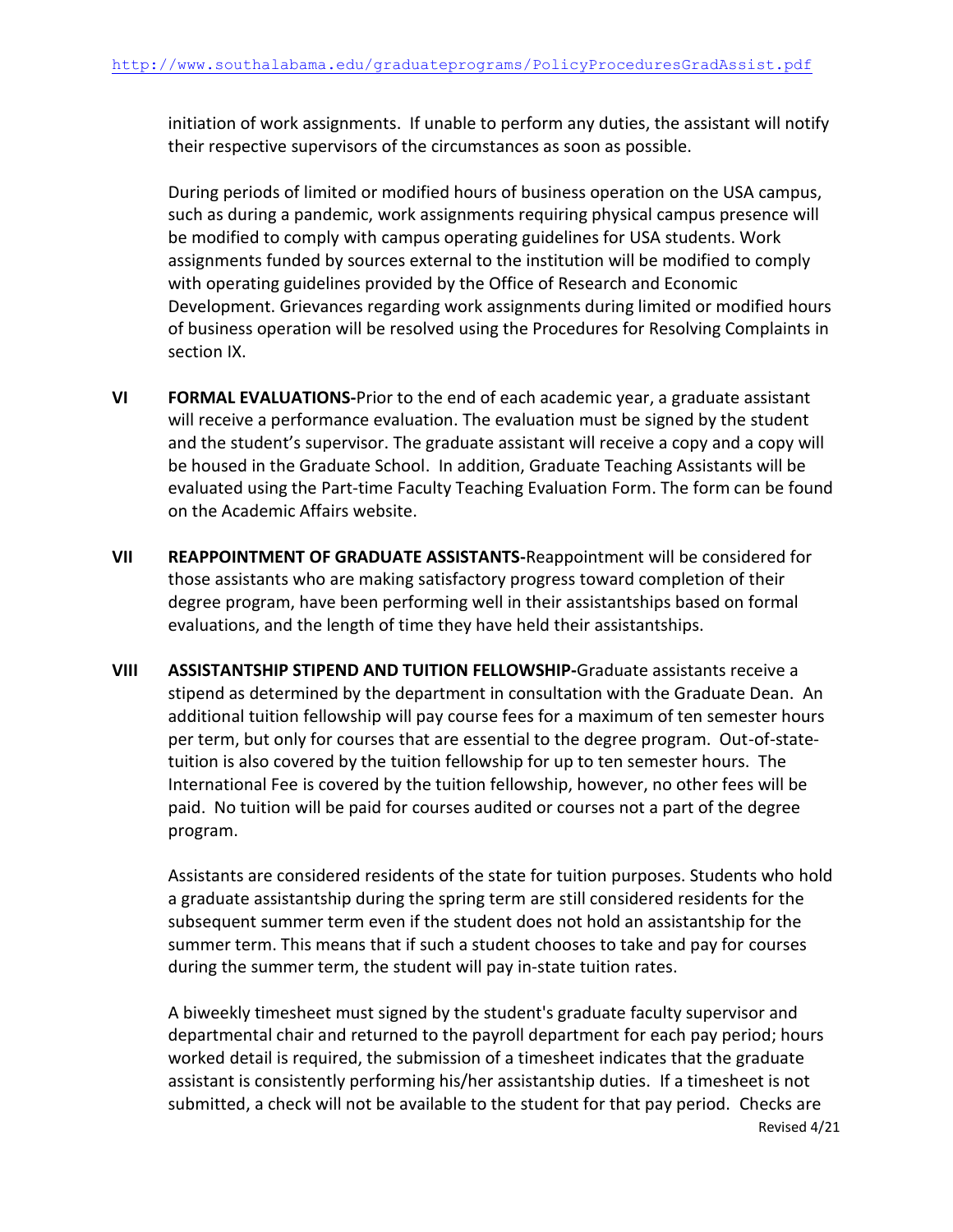direct deposited.

Income tax forms, a FICA withholding statement, and a direct deposit form must be completed and submitted to the Payroll Office. An I-9 verification form must be completed with appropriate identification documents in the Payroll Office (AD 280) before the student may begin work.

**IX PROCEDURES FOR RESOLVING GRIEVANCES-**Graduate assistants may use this process to seek redress of grievances arising out of terms or conditions of the graduate assistantship appointment.

INFORMAL RESOLUTION-The graduate assistant should make every effort to resolve a grievance with the graduate supervisor. A graduate assistant who is unsatisfied with the outcome of the informal resolution may request mediation.

REQUEST FOR MEDIATION-The graduate assistant shall prepare and submit a written grievance to the Department Chair. A copy of the grievance shall be sent to the appropriate Dean to whom the Chair reports as well as the person or persons against whom the grievance is filed (Respondent). If the Department Chair is party to the grievance, or if there is no Department Chair or Acting Chair, the grievance shall be submitted to the appropriate Dean. If the graduate assistantship appointment is funded in part or in full from external sources, other parties may be involved as necessary (e.g., Institutional Research or Grants and Contracts).

MEDIATION AND RESOLUTION-Upon receipt of the grievance, the Chair shall set up a conference with the Grievant and the Respondent. The chair should schedule and hold the conference as soon as practicable, ensuring there is no delay that might unfairly penalize the graduate assistant. The Respondent may submit a written response to the Chair prior to this meeting. The Chair acts as a mediator to seek a mutually satisfactory resolution. If a mutually satisfactory resolution cannot be reached, the appropriate Dean will review the grievance and evidence presented, and decide on a resolution. A Grievant or Respondent who is unsatisfied with the Dean's resolution may appeal to the Dean of the Graduate School.

APPEAL-The Dean of the Graduate School will review the mediated resolution to ensure that proper procedure has been followed throughout the process, render a decision, and notify the Grievant and Respondent. The Dean of the Graduate School may decide to uphold the mediated resolution, revise the mediated resolution, decide on a new resolution, or dismiss the grievance. The decision of the Dean of the Graduate School is considered final and is not subject to further appeal. If the Dean of the Graduate School is party to the grievance, the appeal will be reviewed by the Associate Vice President for Academic Affairs.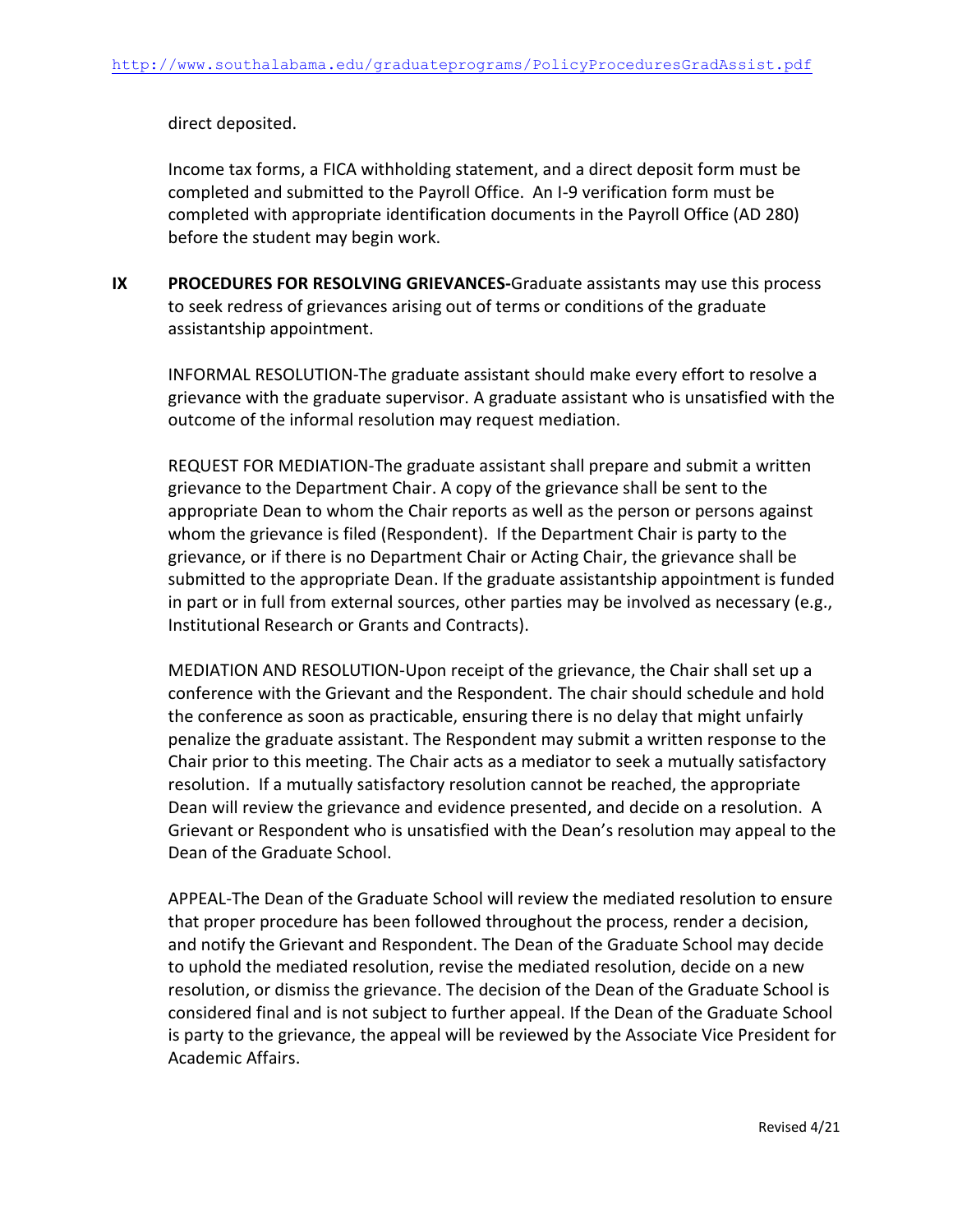### **X TERMINATION OF GRADUATE ASSISTANT OR TUITION FELLOW APPOINTMENT**

Any appointment may be curtailed, diminished, or terminated at any time for lack of funds; failure of the student to maintain satisfactory student status or to make appropriate progress toward the degree; no further need for the functions to be performed; incompetence or misconduct of the graduate assistant or fellow; or failure to complete the degree requirements.

A termination of appointment action is initiated by the Chair of the department to which the graduate assistant is assigned. The Chair meets with the graduate assistant and explains the causes of termination.

The Department Chair forwards a recommendation for termination of appointment to Director of Graduate Studies of the appropriate college. The letter explains the basis of the recommendation for termination. The Director of Graduate Studies reviews the recommendation for termination of appointment and may investigate the circumstances of the termination. After the review, the Director of Graduate Studies sends a recommendation regarding the termination to the Dean of the Graduate School. Only the Graduate Dean may terminate an appointment.

Grievances in regard to termination shall follow the Procedure for Resolving Complaints (See IX).

A termination for budgetary considerations is not subject to the Procedure for Resolving Complaints.

**XI ADDITIONAL BENEFITS AND RESPONSIBILITIES-**Expenses incident to assigned duties. Graduate assistants will be reimbursed by the institution of necessary expenses and/or travel associated with assigned duties.

The graduate assistant shall secure approval from the Department Chair prior to incurring expenses.

The department or college will provide the necessary physical space and services for execution of the graduate assistant's duties.

**XII UNIVERSITY GUIDELINES FOR THE USE OF GRADUATE TEACHING ASSISTANTS-**The employment of graduate teaching assistantships will be carefully planned and carried out in a manner providing the greatest possible benefits to the university's students, the graduate assistants, the departments involved, and the reputation of the university.

Revised 4/21 All graduate students holding the title of Graduate Teaching Assistant must be fully qualified to the standard of having earned at least 18 graduate semester hours in their discipline. This permits students in this category to be assigned primary responsibility for teaching a suitable undergraduate course for credit and assigning final grades. SACS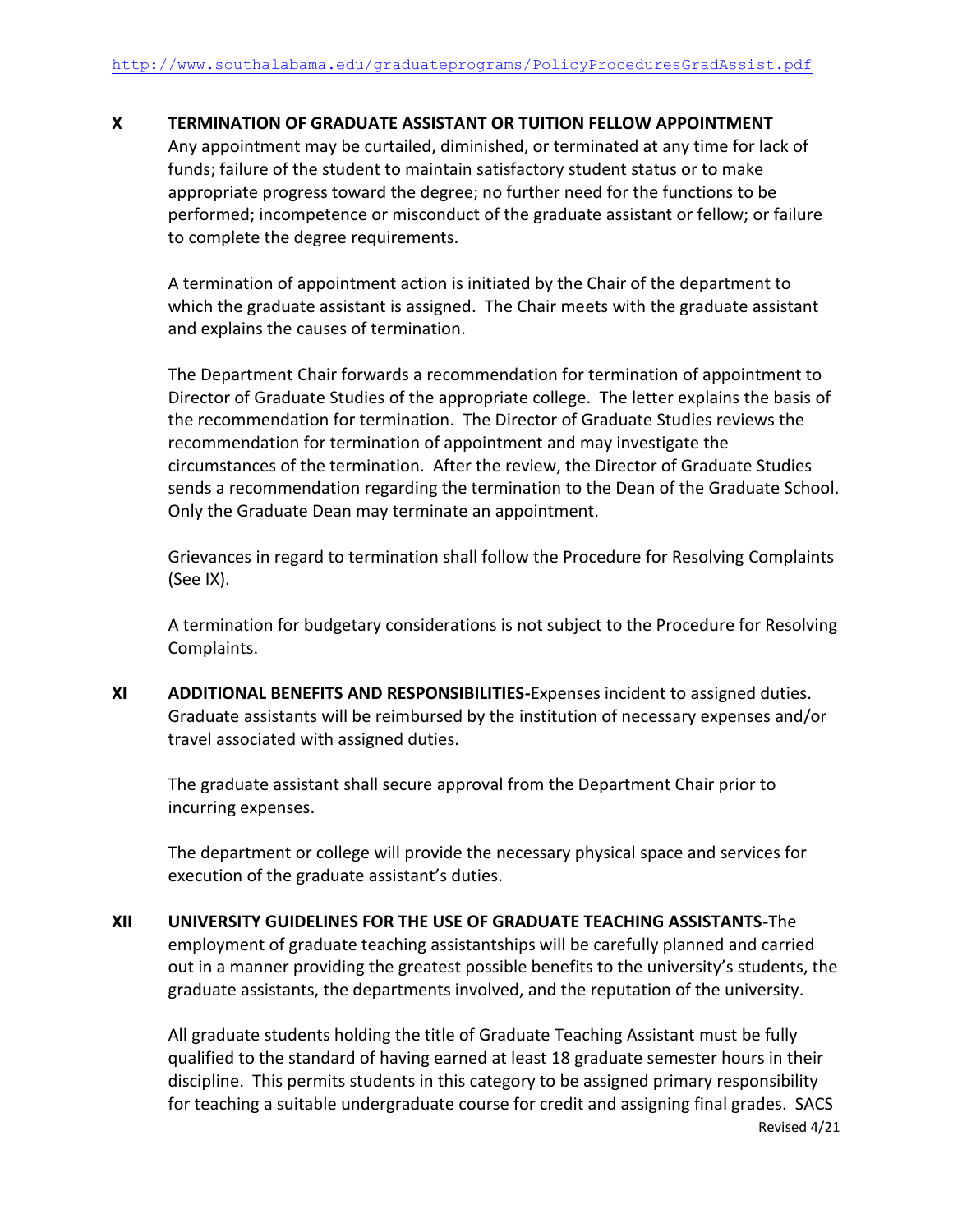requires assistants with primary teaching responsibilities to have earned at least 18 graduate semester hours in their teaching discipline. Assistants with primary teaching responsibility will serve under the supervision of a faculty member experienced in the teaching discipline, receive regular in-service training, and be evaluated regularly in accordance with department policy.

Graduate Teaching Assistants are required to complete a *background check* for any criminal history, to verify social security validity, and to check the National Sex Offender Registry. Information obtained is kept strictly confidential.

Graduate teaching responsibilities may include responsibilities for teaching one or more classes and/or other assignments such as assisting in laboratory sessions, helping prepare lectures, grading papers, keeping class records, and conducting discussing groups.

Each department employing graduate teaching assistants will establish comprehensive policies on the hiring, training, overseeing, and evaluation of the assistants. The departmental plan and evaluations will be reviewed by the appropriate college, under the authority of the college's Director of Graduate Studies.

### **Departmental policies supplement the following institutional guidelines**:

**Appointment criteria**: The Applicant will meet all existing criteria for general graduate assistantships. Recommendation letters should specifically address the applicant's potential as a teacher. Graduate teaching assistants for whom English is a second language must make a satisfactory score on a test of spoken English before being given classroom assignments, or provide other reliable evidence of proficiency in written and oral communication.

**Appointment process:** GTA appointments require an Appointment Form, a PA (paper or electronic), a GTA Supplemental Appointment Form, and a completed file as indicated on the Supplemental Appointment Form (rec letters, transcripts, biographical data form, CV, and USA Faculty Consent Form). This process is very similar to the appointment of part-time faculty. A GTA appointment requires a background check.

**Remuneration**: Graduate teaching assistants receive a stipend as well as remission of 10 semester hours per term tuition. The university is committed to working toward equity with other regional graduate institutions in order to attract the best possible students to these assistantships.

**Rights and responsibilities**: Graduate teaching assistants will have access to such professional development activities as workshops, seminars, or other instructional resources established for faculty growth. Those graduate teaching assistants with primary responsibility in the classroom must comply with the provisions of the USA